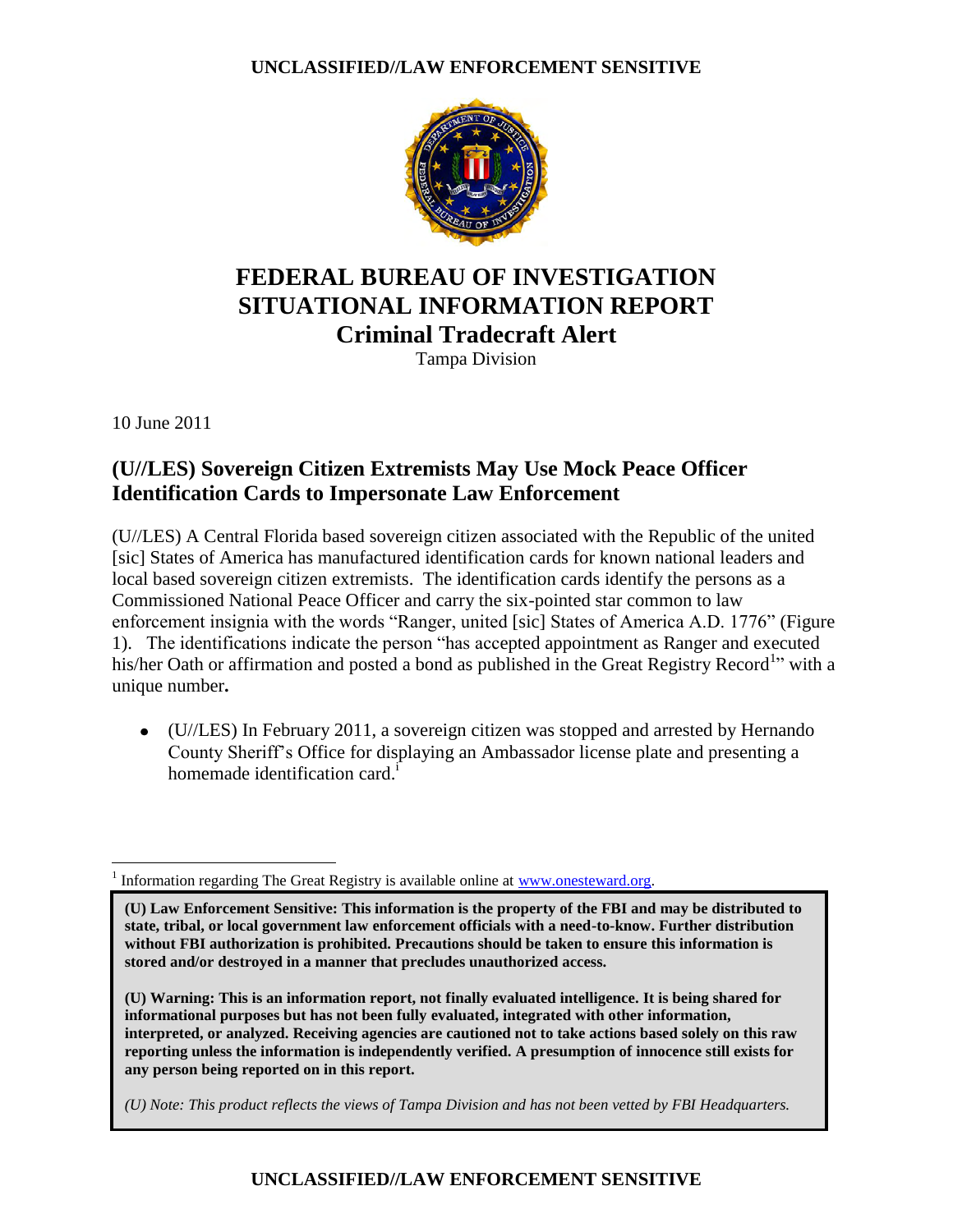#### **UNCLASSIFIED//LAW ENFORCEMENT SENSITIVE**

(U//LES) The Oath that accompanies the Ranger identification states the person posted a security bond of \$21 upon accepting the appointment. Instructions that accompany the Oath indicate that one original should be published in the Great Registry and a second original should be submitted to a local recording office for publication.

(U) RuSA, is a self-proclaimed sovereign citizen group which advocates restoring the United States government to the supposed pre-Civil War status. Key leaders associated with the group reside in the state of Alabama, and other states, including Florida, are represented by Chapters. The RuSA evolved, in part, from the Guardians of the Free Republic, whose members were responsible for the letters mailed to all state Governors in March 2010 demanding that the Governors vacate their office under the Restore America Plan.



 **Figure 1 (U//LES) Ranger Identification**

(U//LES) According to self-published literature about the Office of the Ranger,  $\ddot{h}$  there are only two duties of a Ranger: keep/restore the peace when people create a public disturbance, and carry out the lawful process of the assemblies in their judicial capacities. An example provided in the literature states: *"Display badge or other symbol of authority, and ask "You folks aren't going to make me work today, are you?"* Additionally, a County Ranger should make his presence known and use minimal necessary force to separate two or more combatants. Further the document states, "in the event one or more parties elects to arrest a participant in a breach of the peace, property damage or taking incident, the County Ranger may assist in transporting such arrested party to a hearing before the nearest available magistrate according to law and may prepare an impartial and unbiased report of the incident to be presented to the magistrate." The literature acknowledges that the Office of County Ranger does not extend special rights relating to bearing arms, nor prohibit one from exercising his/her right to bear arms in performance of his/her duties.

(U//LES) In the event of economic breakdown and social chaos, and subsequent martial law, the Rangers will provide necessary civil authority required for the troops to withdraw. The recommended basic equipment for County Rangers includes: a riot baton/nightstick; pepper spray/mace; CB Radio, VHF radio; gas mask; reflective vest with County Ranger markings for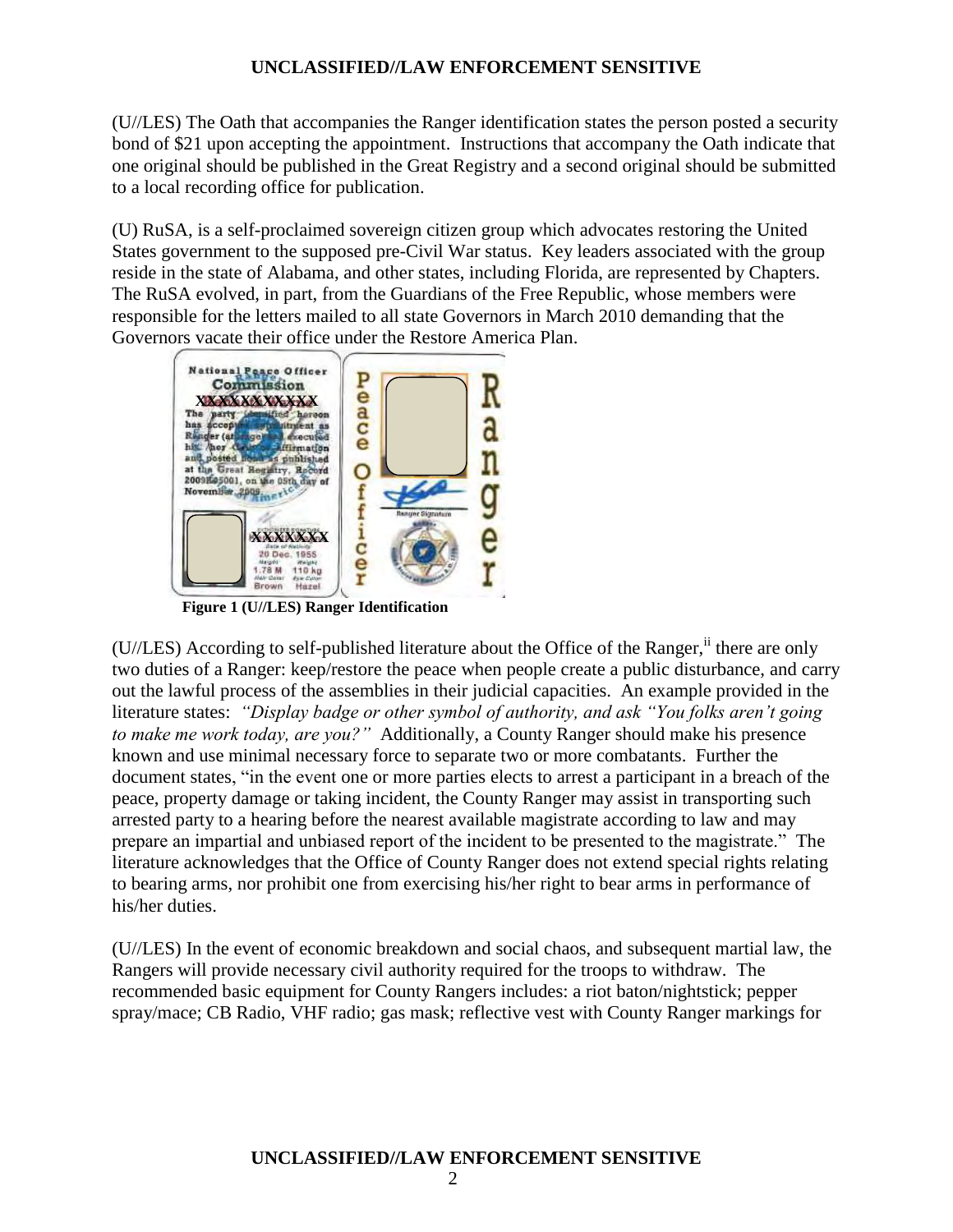#### **UNCLASSIFIED//LAW ENFORCEMENT SENSITIVE**

traffic/crowd control; arms and ammunition<sup>2</sup>; and high power floodlights. Optional equipment could include: mobile water supply; TASER<sup>®,</sup> improvised munitions training materials; paintball gear<sup>3</sup>; flex-cuffs; bulletproof vest; and protective headgear.

(U) Rangers will have the powers of arrest by lawful  $4<sup>th</sup>$  amendment warrant, powers to detain by lawful method, and power to hold.<sup>iii</sup> The national body of Rangers became the enforcement arm of the RuSA which, in late 2010, established a new government under a Declaration of Sovereign Intent. According to this, they will not be prosecuted for any lawful action taken while in the performance of their duties.

(U//LES) Law enforcement sources indicate that the various identification cards could be purchased for approximately  $$1,500$ .<sup>iv</sup> Other identifications produced by the Central Florida based sovereign citizen include Florida sovereign citizen identification cards (Figure 2) and "Ambassador" identification cards (Figure 3). The example identification cards represented below were produced between October and November 2009. It is unknown how many identification cards were produced.

(U//LES) FBI Tampa assesses the use of these bogus identification cards could pose significant risk to law enforcement or private citizens who errantly believe the identification to be legitimate. The Office of County Ranger is not a recognized legitimate law enforcement position and holds no civil authority.



 **Figure 3 (U//LES) Ambassador Identification Front/Back showing intended modifications.**

(U) This report has been prepared by the Tampa Division of the FBI. Comments and queries may be addressed to the Tampa Field Intelligence Group at 813-253-1000.

 $\overline{a}$ 

 $2<sup>2</sup>$  It is recommended the Ranger has a minimum of two side arms of a caliber compatible for sharing or commandeering from military and police, as well as a shotgun or assault rifle, and a medium to long range hunting/sniper rifle with scope and rangefinder.

<sup>&</sup>lt;sup>3</sup> Paintball gear could be used for marking suspects.